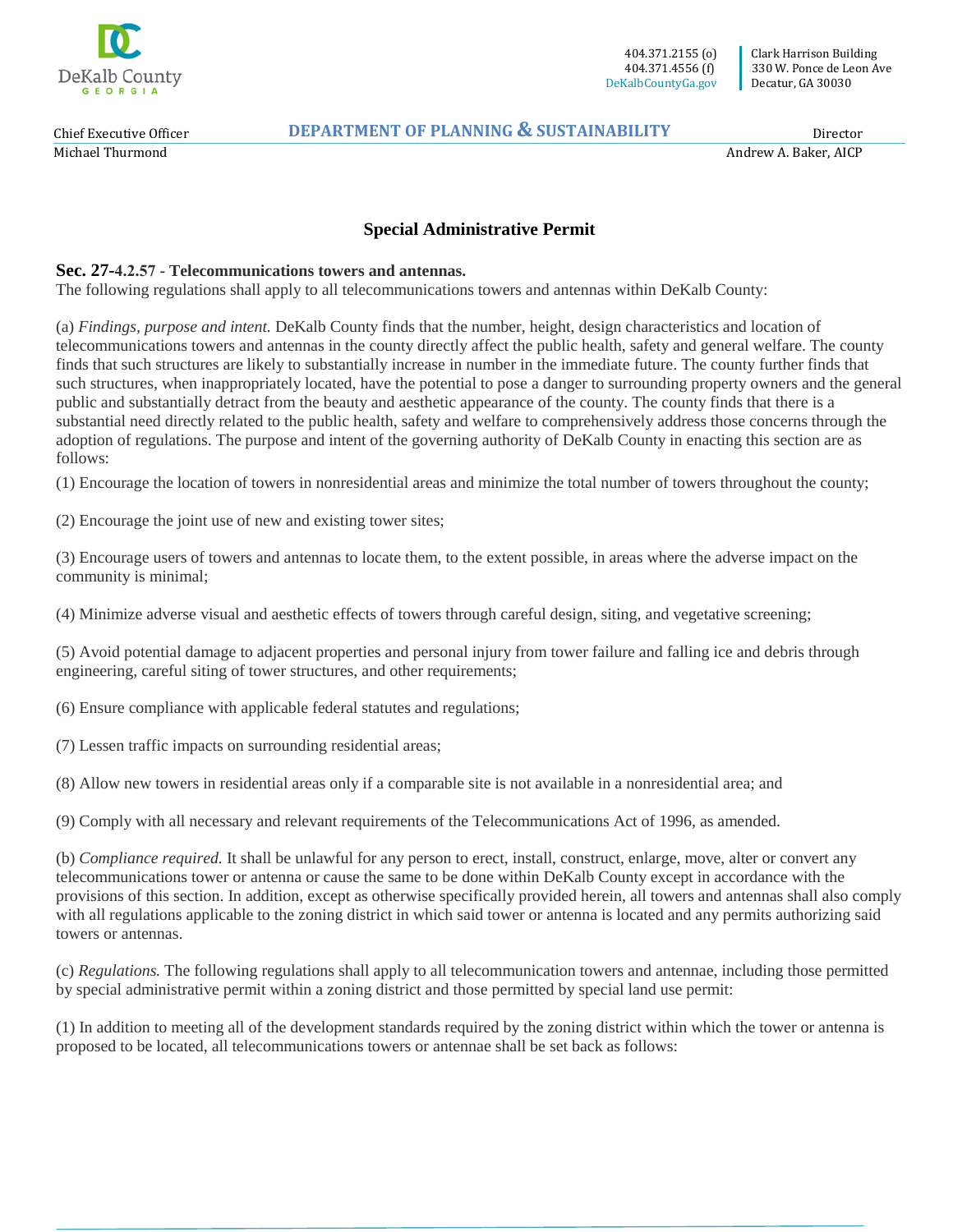

#### **DEPARTMENT OF PLANNING & SUSTAINABILITY**

a. Any tower or antenna located within any zoning district where permitted by special administrative permit shall be set back from all property lines which adjoin any other zoning district boundary in which telecommunications towers or antennae are also permitted by special administrative permit a distance of one-third of the combined height of the tower and antenna or one hundred (100) feet, whichever is greater, except that where any such adjoining property is used for residential use then said telecommunications tower or antenna shall be set back from any such off-site structure in residential use, including any accessory structure designed for regular human use, a distance of one-half (½) the combined height of the tower and antenna or two hundred (200) feet, whichever is greater;

b. Any tower or antenna located within any zoning district where permitted by special administrative permit which adjoins any residential district shall be set back from any property line of any such adjoining residential district a distance of one-half (½) the combined height of the tower and antenna, or two hundred (200) feet, whichever is greater; and

c. Any telecommunications tower or antenna which is approved by special land use permit by the board of commissioners to be located within any residential district shall provide setbacks as required by the board of commissioners in their grant of the special land use permit, but in no case shall the set back from any property line be less than two hundred (200) feet.

(2) Telecommunications towers and antennas shall either maintain a galvanized steel finish or, subject to any applicable standards of the Federal Aviation Administration or Federal Communications Commission, be painted a neutral color, so as to reduce visual obtrusiveness. Said requirement shall not apply to an alternative tower structure.

(3) At a tower site, the design of the buildings and related structures shall, to the maximum extent possible, use materials, colors, textures, screening and landscaping that will blend the tower facilities to the natural setting and built environment.

(4) If an antenna is installed on a structure other than a tower, the antenna and supporting electrical and mechanical equipment shall be of a neutral color that is identical to, or closely compatible with, the color of the supporting structure so as to make the antenna and related equipment as visually unobtrusive as possible.

(5) Towers shall not be artificially lighted, unless required by the Federal Aviation Administration, Federal Communications Commission or other applicable authority. If lighting is required, such lighting shall be to the minimum applicable standards so as to minimize the disturbance to the surrounding views.

(6) Telecommunications towers and antennas shall be entirely enclosed by a security fence not less than six (6) feet in height. Towers shall be equipped with an appropriate anti-climbing device. This requirement shall not apply to alternative tower structures provided equivalent alternative security measures are installed.

(7) In addition to any other landscaping or buffer requirements that may apply, telecommunications towers and antennas shall be landscaped with plant material that effectively screens the tower site from adjacent uses. Existing tree growth and natural land forms on-site shall be preserved to the maximum extent possible. At a minimum, a landscaped strip ten (10) feet in width shall be provided around the perimeter of the site. Said requirement shall not apply to alternative tower structures.

(8) Telecommunications towers and antennas shall be constructed to the minimum height necessary to accomplish their required telecommunications purpose.

(9) The environmental effects of radio frequency emissions shall not serve as a basis to approve, deny or otherwise regulate a telecommunications tower or antenna to the extent said emissions comply with Federal Communications Commission regulations concerning said emissions.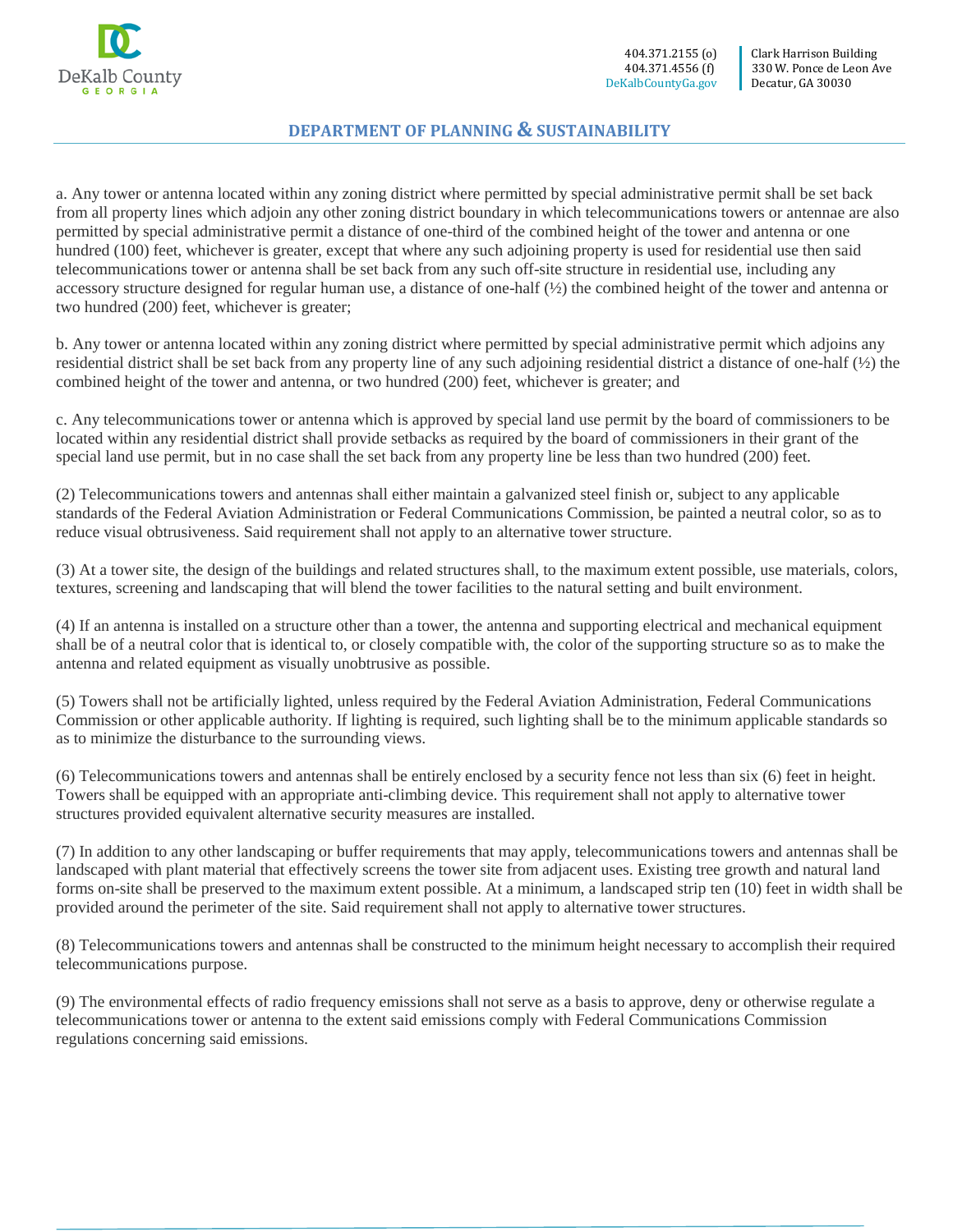

 404.371.2155 (o) 404.371.4556 (f) DeKalbCountyGa.gov

### **DEPARTMENT OF PLANNING & SUSTAINABILITY**

(10) All decisions by the county or its officials denying a request to place, construct or modify a telecommunications tower or antenna shall be in writing and supported by a written record documenting the reasons for the denial and the evidence in support thereof. All such decisions shall be made within a reasonable time from the date a completed application is duly filed with the appropriate department. Applications in all cases where the telecommunications tower or antenna is a use which may be authorized by special administrative permit shall be made to and decided by the director of public works pursuant to all standards and requirements contained within this section, in Article V of this chapter, and any other applicable section of this chapter. Applications in all cases where the telecommunications tower or antenna is a use which may be authorized by special land use permit shall be made to and decided by the board of commissioners pursuant to all standards and requirements contained within this section, in Article V of this chapter, and any other applicable requirement of this chapter.

(11) Each applicant requesting a special administrative permit for a telecommunications tower or antenna shall provide to the director of public works as a part of the application for special administrative permit and each applicant requesting a special land use permit for a telecommunications tower or antenna shall provide to the director of planning as a part of the application for special land use permit an inventory of its existing towers that are either within the jurisdiction of the governing authority or within one-quarter mile of the boundaries thereof, including information regarding the location, height and design of each tower. The director of public works or the director of planning, as the case may be, may share such information with other applicants applying for special administrative permits or special land use permits under the requirements of this chapter or with other organizations seeking to locate a telecommunications tower or antenna within the jurisdiction of DeKalb County, provided, however, that the director of public works and the director of planning are not, by sharing such information, in any way representing or warranting that such sites are available or suitable. No new tower shall be permitted unless the applicant demonstrates to the reasonable satisfaction of the director of public works in the case of application for a special administrative permit or the board of commissioners in the case of application for a special land use permit that no existing tower or structure can accommodate the applicant's proposed antenna. Evidence shall be submitted at the time of application for special administrative permit or special land use permit, as the case may be, which demonstrates that no existing tower or structure can accommodate the applicant's proposed antenna and may consist of the following:

a. No existing towers or structures are located within the geographic area required to meet applicant's engineering requirements.

b. Existing towers or structures are not of sufficient height to meet applicant's engineering requirements.

c. Existing towers or structures do not have sufficient structural strength to support applicant's proposed antenna and related equipment.

d. The applicant's proposed antenna would cause electromagnetic interference with the antenna on the existing towers or structures, or the antenna on the existing towers or structures would cause interference with the applicant's proposed antenna.

e. The fees, costs, or contractual provisions required by the owner in order to share an existing tower or structure or to adapt an existing tower or structure for sharing are unreasonable.

f. The applicant demonstrates that there are other limiting factors that render existing towers and structures unsuitable.

(12) The placement of additional buildings or other supporting equipment necessarily required in connection with an otherwise authorized telecommunication tower or antenna is specifically authorized.

(13) Any telecommunications antenna or tower that is not operated for a continuous period of 6 months shall be considered abandoned, and the owner of such antenna or tower shall remove